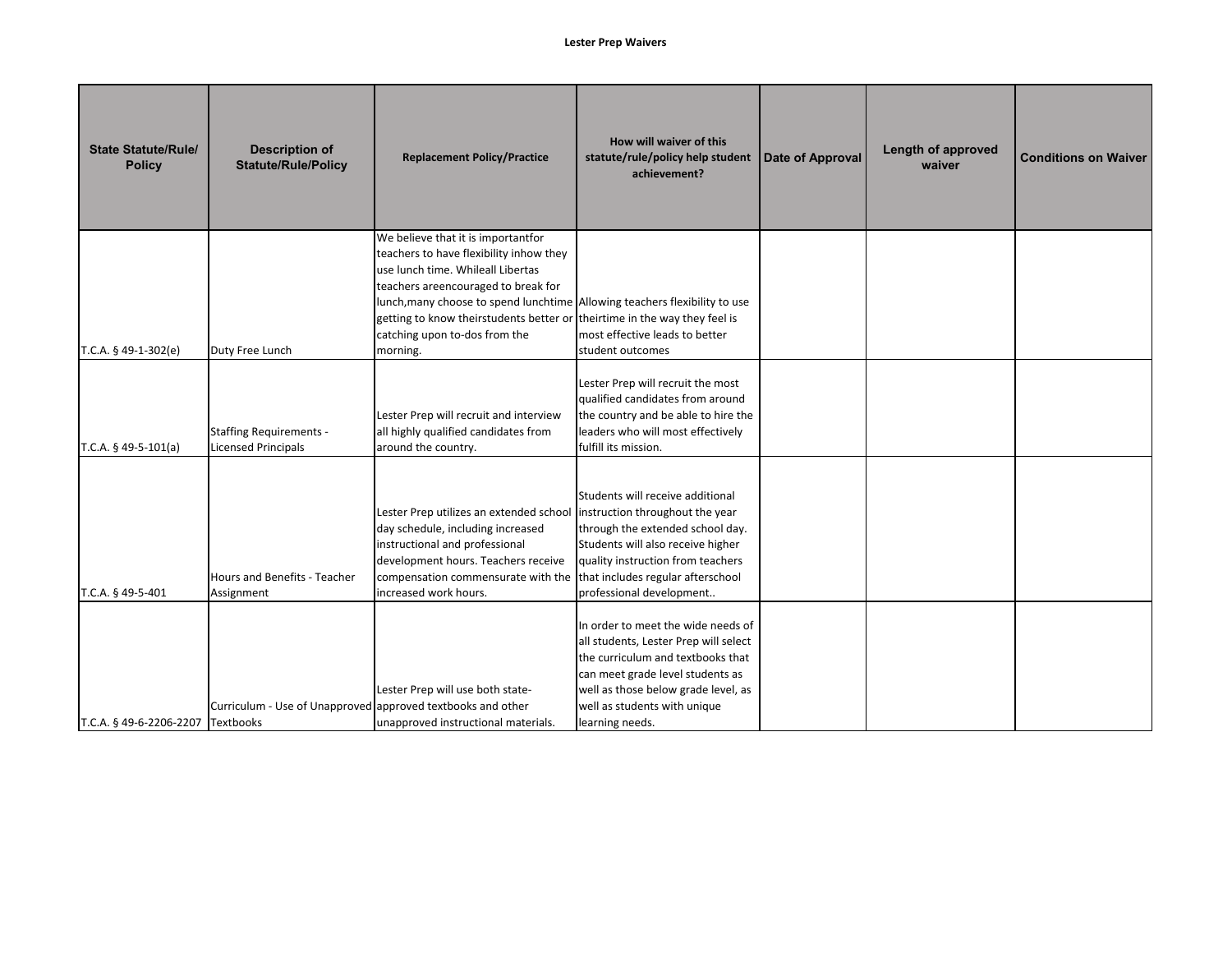| <b>State Statute/Rule/</b><br><b>Policy</b> | <b>Description of</b><br><b>Statute/Rule/Policy</b>                            | <b>Replacement Policy/Practice</b>                                                                                                                                                                                                                                                                                                                                                                                                                                            | How will waiver of this<br>statute/rule/policy help student<br>achievement?                                                                                                                                                                                    | Date of Approval | Length of approved<br>waiver | <b>Conditions on Waiver</b> |
|---------------------------------------------|--------------------------------------------------------------------------------|-------------------------------------------------------------------------------------------------------------------------------------------------------------------------------------------------------------------------------------------------------------------------------------------------------------------------------------------------------------------------------------------------------------------------------------------------------------------------------|----------------------------------------------------------------------------------------------------------------------------------------------------------------------------------------------------------------------------------------------------------------|------------------|------------------------------|-----------------------------|
| Policy 5.600                                | T.C.A. § 49-3-306(a); SBE Compensation - Licensed<br><b>Personnel Salaries</b> | While we ensure that public monies<br>will be used properly and all personnel<br>will be paid adequately, accurately and<br>on time, it is critical to our program<br>that the payroll system reflects our<br>individual school's purpose and<br>philosophy. Lester Prep understands<br>that adequate compensation is a<br>critical component to attracting and<br>retaining the best possible teachers.<br>Compensation includes salary, bonus<br>and stipends as necessary. | Lester Prep will use compensation<br>as one tool to attract and retain the<br>best possible teachers, leading to<br>high-quality instruction provided to<br>students in every classroom.                                                                       |                  |                              |                             |
| T.C.A. $§ 8-23-206(a)$                      | Compensation - Longevity Pay                                                   | While we ensure that public monies<br>will be used properly and all personnel<br>will be paid adequately, it is critical to<br>our program thatthe payroll system<br>reflects our individual school's purpose<br>and philosophy. Lester Prep will offer<br>incentive pay that compensates them<br>for years of consistent student<br>performance and professional<br>development growth, in addition to<br>vears of service.                                                  | Lester Prep will utilize<br>compensation to ensure that<br>teachers are striving to improve<br>student performance, grow their<br>content knowledge as instructors<br>and increase tenure length in order<br>to maximize their instructional<br>effectiveness. |                  |                              |                             |
| T.C.A. § 49-5-408-409                       | <b>Tenure - Evaluation Contracts</b><br>and Employment Termination             | Every teacher will be assessed based<br>on their performance and student<br>achievement. Teachers who attain the<br>required levels of performance, as<br>outlined in their contracts, will be<br>offered a contract for the following<br>school year.                                                                                                                                                                                                                        | Retaining high-performing teachers<br>allows Lester Prep to maximize<br>student growth and achievement.                                                                                                                                                        |                  |                              |                             |